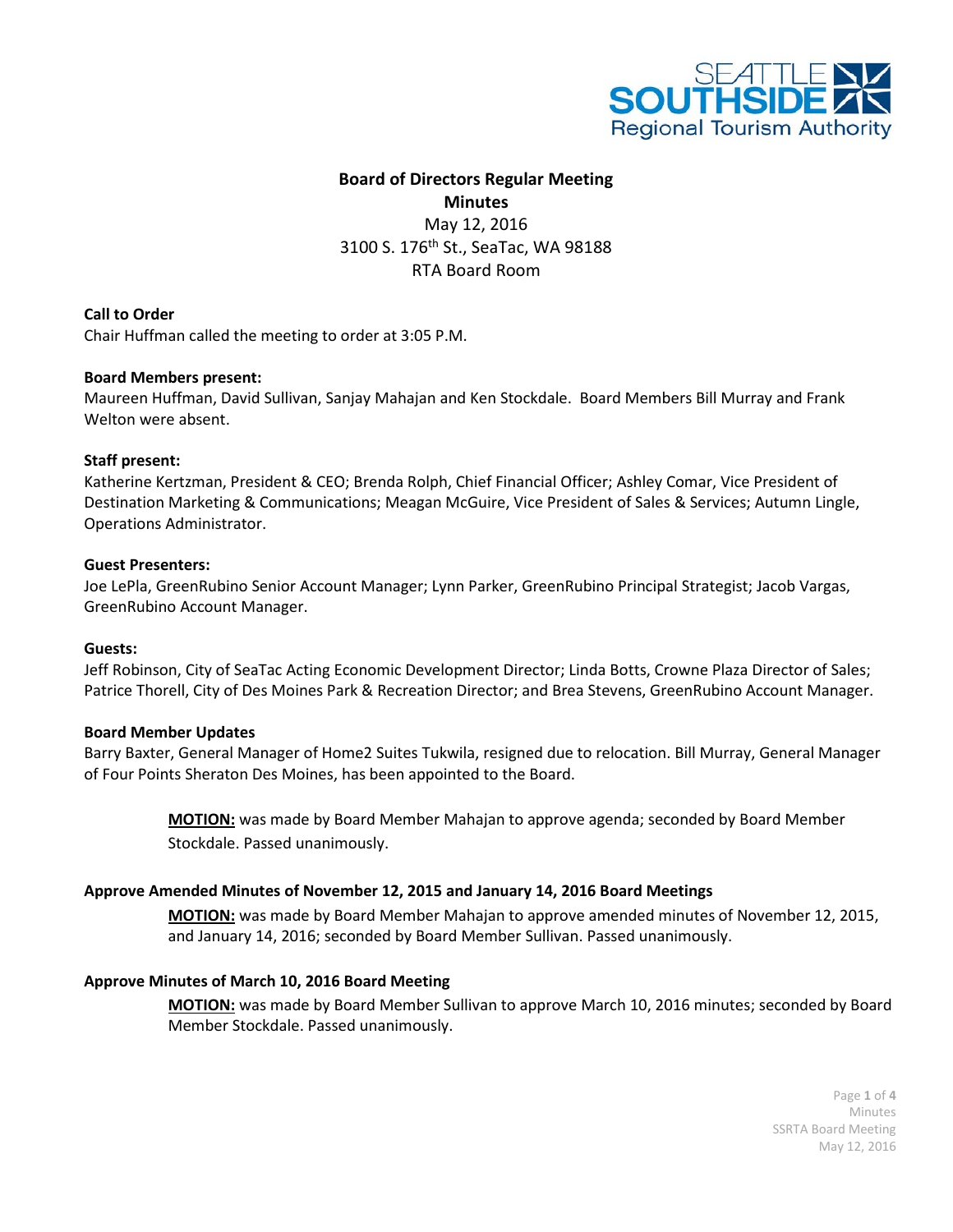# **Sales & Marketing Committee** – *Co-chairs David Sullivan and Ken Stockdale*

President/CEO Kertzman announced the newest Sales & Marketing Board Advisory Committee Members; Jill Andrews, Linda Botts and Patti Denny. Linda Botts took the oath and was presented with a certificate. Ms. Andrews and Ms. Denny were unable to attend.

# **GreenRubino Strategic Plan Presentation**

 GreenRubino staff presented the 2020 Seattle Southside Regional Tourism Authority Strategic Plan Promise to the Board of Directors. Discussion ensued on the topics below:

- May 17th Travel Symposium at Four Points Sheraton, Des Moines
- Goals
- **Heads in Beds**
- **Increasing "Shoulder Season" Tourism**
- Growing ROI
- **Effective Marketing**
- **Research**
- **Building Processes**
- **•** Deliver on "Promise"
- **Implementation**
- **Measurements**
- Plan Criteria
	- Create Value
	- Brand Building
	- Engage Tourists Along with Locals
- Market Action Plan

**MOTION 2016-028:** was made by Board Member Huffman to approve the Destination 2020 Seattle Southside Regional Tourism Authority Strategic Plan Promise, Five Strategies and Next Steps; seconded by Board Member Sullivan. Passed unanimously.

# **Financial Report**

# **a. 2015 Annual Financial Report (unaudited).**

Chief Financial Officer (CFO) Rolph provided a narrative to the Board regarding the 2015 Annual Financial Report (unaudited).

**MOTION 2016-029:** was made by Board member Mahajan to authorize RTA staff to forward report to RTA partner cities; seconded by Board member Sullivan. Passed unanimously.

# **b. Budget vs. Actuals for March and April 2016.**

CFO Rolph summarized and answered questions about the Budget vs. Actuals for March and April 2016.

Page **2** of **4** Minutes SSRTA Board Meeting May 12, 2016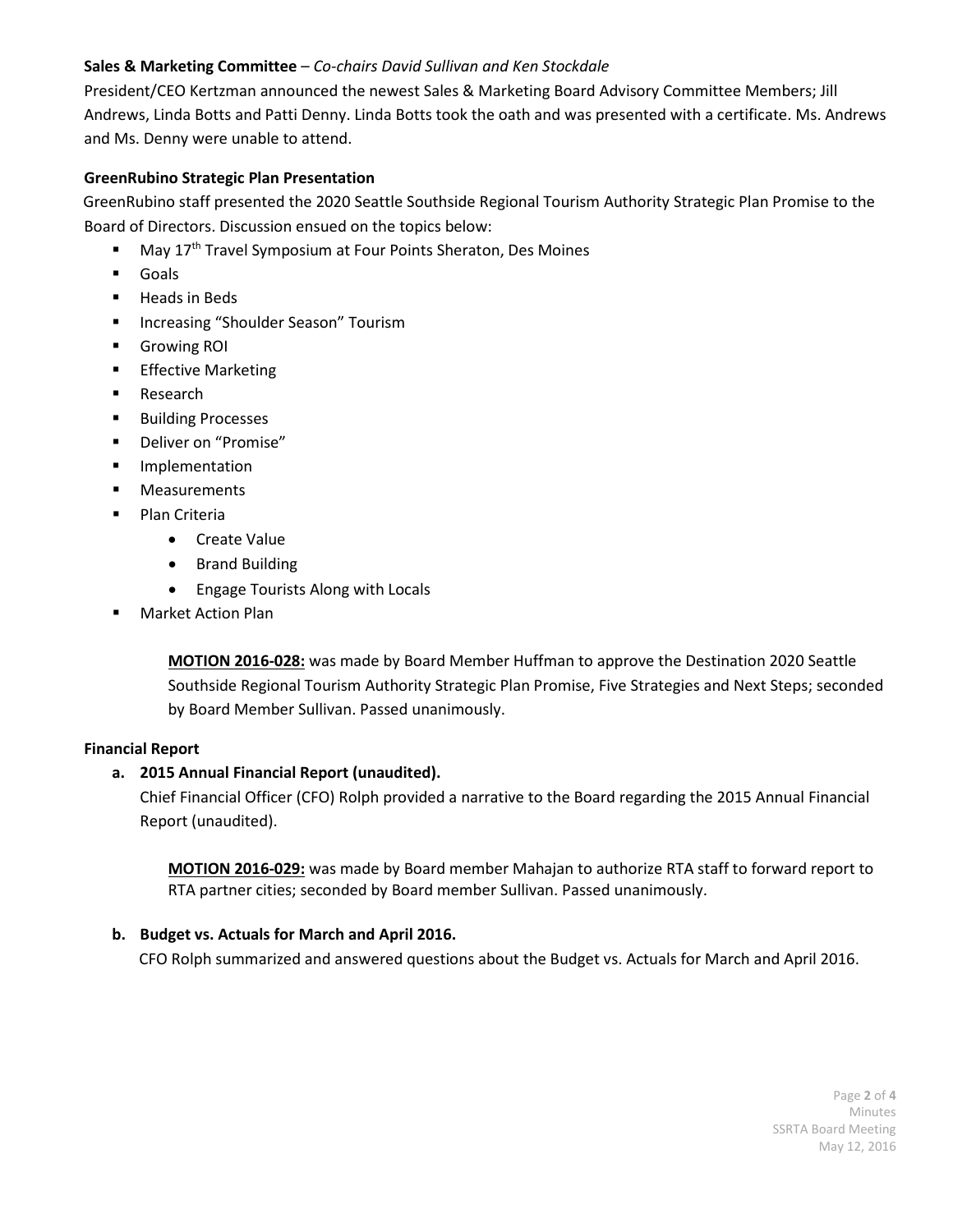# **c. Auditing Official's Certificate for March and April 2016**

**MOTION 2016-030:** was made by Board member Sullivan to approve the Auditing Official's Certificate (claim checks and electronic payments) for March and April 2016. Check numbers 6862 through 6973 in the amount of \$556,126.17. Electronic payments for payroll for the dates of March 1, 2016 through April 30, 2016 in the amount of \$140,372.44; seconded by Board member Stockdale. Passed unanimously.

#### **Board Actions**

### **a. Board Policy & Procedure, BPP #009-2016 Business Expenses**

President/CEO Kertzman provided a brief of the Business Expenses Policy and Procedure.

**MOTION 2016-031:** was made by Board Member Mahajan to approve Board Policy & Procedure #009- 2016, Approving Business Expenses; seconded by Board Member Sullivan. Passed unanimously.

#### **b. Simpleview 3-Year Contract**

President/CEO Kertzman clarified details on the Simpleview 3-year contract.

**MOTION 2016-032:** was made by Board Member Mahajan to authorize President/CEO to work with Pacifica Law Group to approve a three-year contract with Simpleview; seconded by Board Member Stockdale. Passed unanimously.

#### **c. Employee Receives Door Prize Valued Over \$200\***

President/CEO Kertzman noted that an employee had won a prize at a tourism function valued over \$200, making it essential to clarify policy and procedure on gifts/prizes received by staff.

## *\*Per Code of Ethics Policy & Procedure #002-2016, Business Conduct, Section 12.5*

*"We will not accept gifts, meals or entertainment, or any other favor, from customers or suppliers if doing so might compromise, or appear to compromise, our ability to make objective business decisions in the best interest of SSRTA. Employees may accept occasional meals and entertainment from business associates, partners, customers or suppliers if the event is attended by the customer or supplier, the costs involved are in line with local custom for business-related meals and entertainment and are intended for the purpose of familiarizing staff with the many attractions, entertainment and tourism venues in the region. For example, ordinary business meals, attendance at local sporting events, and admission to tour area attractions generally are acceptable. A gift exceeding a combined value of over \$200.00 requires prior Board Approval."*

**MOTION 2016-033:** was made by Board Member Sullivan to authorize item be used as a door prize at the May 17, 2016 Seattle Southside Tourism Symposium; seconded by Board Member Mahajan. Passed unanimously.

## **President's Report**

CEO/President Kertzman updated the Board on the following projects

- **a.** Draft Personnel Handbook -- Fall completion probable
- **b.** Computer Use EPP#006-2016 -- Explanation of the policy
- **c.** President/CEO Budget Authority EPP#007-2016 -- Discussed the reasons for this policy
- **d.** Partnership Development EPP#008-2016—Clarified policy and forms

Page **3** of **4** Minutes SSRTA Board Meeting May 12, 2016